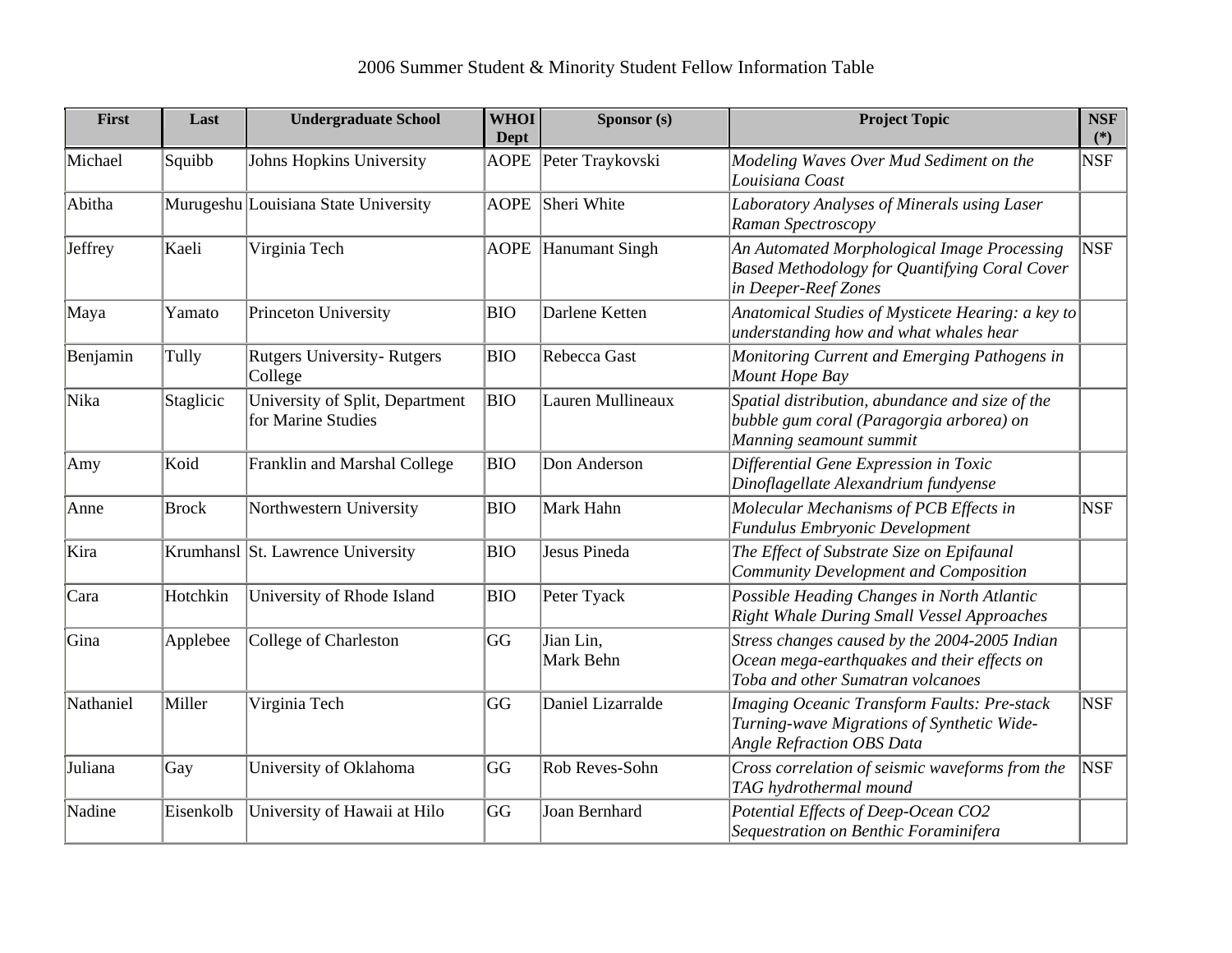| First       | Last      | <b>Undergraduate School</b>               | <b>WHOI</b><br><b>Dept</b> | Sponsor (s)                                         | <b>Project Topic</b>                                                                                                                                    | <b>NSF</b><br>$(*)$ |
|-------------|-----------|-------------------------------------------|----------------------------|-----------------------------------------------------|---------------------------------------------------------------------------------------------------------------------------------------------------------|---------------------|
| Jennifer    | Glass     | University of Washington                  | GG                         | Dan Fornari                                         | Submarine Volcanic Platform Building in the<br>Western Galapagos Archipelago: Observations<br>from EM300 Bathymetry and MR1 Sidescan<br>Sonar           |                     |
| Nicholas    | Jachowski | Stanford University                       | GG                         | Anne Cohen                                          | Coral Growth Response to Increasing Ocean<br><b>Temperatures</b>                                                                                        | <b>NSF</b>          |
| Taryn       | Noble     | University of Chicago                     | <b>MCG</b>                 | Laura Robinson                                      | Experimental Procedures for Using Thorium as a<br>Proxy for Dissolved Dust in the Oceans                                                                |                     |
| Jared       | Singer    | University of Utah                        | <b>MCG</b>                 | Bernhard Peucker-<br>Ehrenbrink,<br><b>Ken Sims</b> | Platinum Group Metal Abundances in Volcanic<br>Aerosols, Automobile Emissions                                                                           | <b>NSF</b>          |
| Jeffrey     | Marlow    | Washington University in St.<br>Louis     | <b>MCG</b>                 | Katrina Edwards                                     | Bacterial Diversity at Sulfide Deposits near Deep<br>Sea Hydrothermal Vents                                                                             | <b>NSF</b>          |
| Carolyn     | Buchwald  | Massachusetts Institute of<br>Technology  | <b>MCG</b>                 | Karen Casciotti                                     | Oxygen Isotope Systematics of Nitrification                                                                                                             | <b>NSF</b>          |
| Christopher | Ward      | <b>Carleton College</b>                   | <b>MCG</b>                 | Marco Coolen                                        | Diversity of Aerobic Methane-Oxidizing Bacteria<br>in Ace Lake During the Holocene as Indication of<br><b>Past Methane Cycling</b>                      | <b>NSF</b>          |
| Deanna      | McCadney  | Western Kentucky University               | <b>MCG</b>                 | Matt Charette,<br>Liz Kujawinski                    | Submarine Groundwater Discharge of Dissolved<br>Organic Matter: The Competition Between<br><b>Biological and Photochemical Degradation</b><br>Processes |                     |
| Noah        | Planavsky | Lawrence University                       | <b>MCG</b>                 | Olivier Rouxel                                      | Evidence For Widespread Distribution of Iron<br>Dependent Metabolisms in Paleoproterozoic<br><b>Oceans</b>                                              |                     |
| Margaret    | Lynch     | <b>Stanford University</b>                | <b>MPC</b>                 | Hauke Kite-Powell                                   | Appropriate Spatial Scales for Ocean<br>Management and Zoning Plans                                                                                     |                     |
| Wilken-Jon  |           | von Appen International University Bremen | PO                         | Amy Bower                                           | Interannual Variability in the Pathways of the<br>North Atlantic Current over the Mid Atlantic<br>Ridge                                                 |                     |